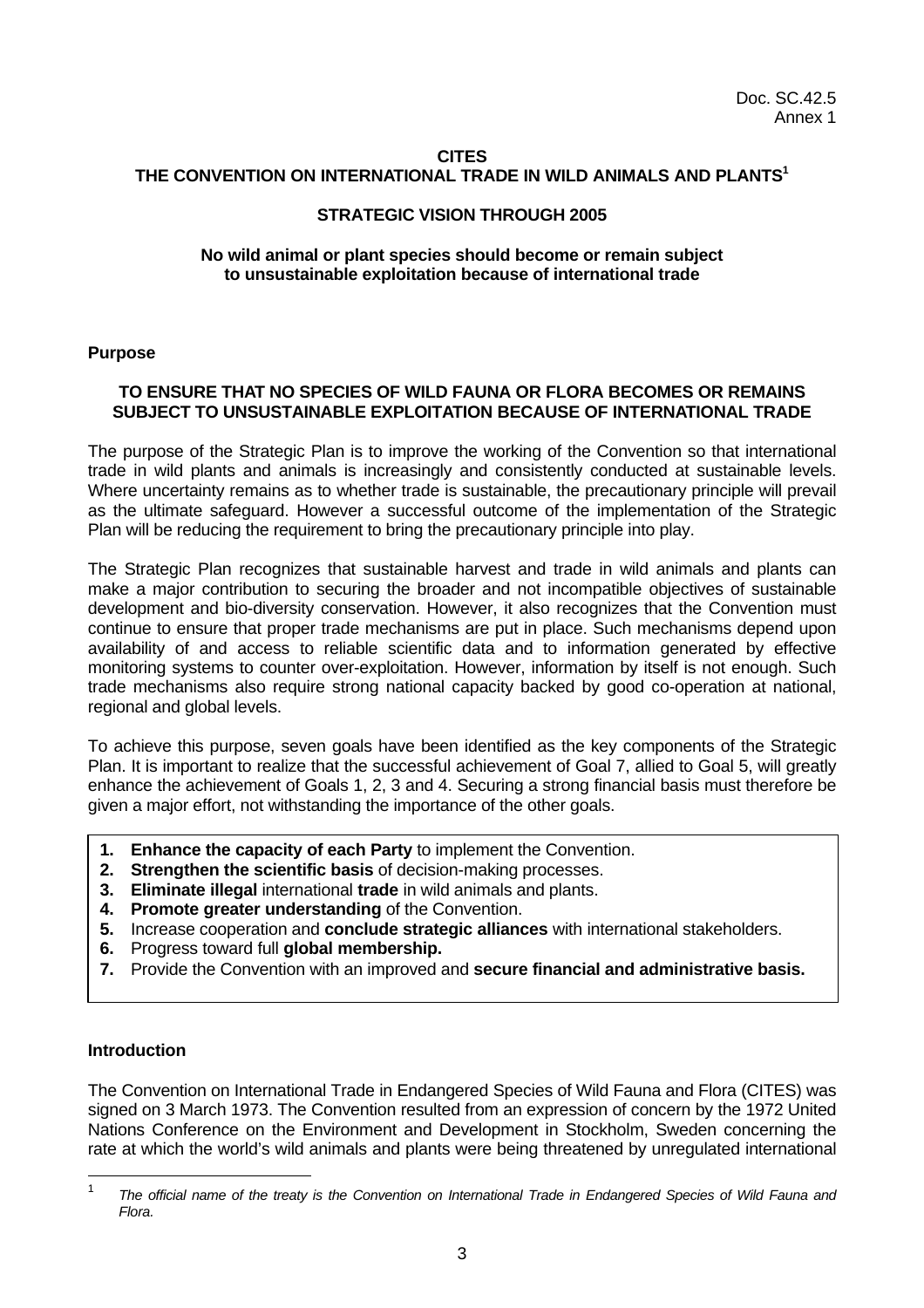trade. Drafts of what became the Washington Convention or CITES were sent to governments by the World Conservation Union (IUCN) in 1967, 1969 and 1971. The final draft, after review by governments, General Agreements on Tariffs and Trade (GATT), Food and Agricultural Organization (FAO) and others, was discussed at a Plenipotentiary Conference in Washington, D.C., United States of America. At its conclusion, twenty-one of the eighty countries represented at the Conference signed the Convention. Requiring ten countries to ratify, the Convention entered into force on 1 July 1975.

In the intervening twenty-five years, the number of countries that have acceded to the Convention has continued to increase. With more than 140 Parties, CITES is regarded widely as one of the most important legal international conservation instruments. During this period, the Conference of the Parties has shown itself to be capable of adapting to changing circumstances and, through Conference Resolutions, has demonstrated an ability to construct practical solutions to increasingly complex wildlife trade problems. For example, the Parties have adopted "ranching" and other control techniques such as annual quotas for managing the harvesting of some Appendix I-listed species at levels that do not threaten their conservation status. In 1994 the Conference of the Parties identified the information requirements necessary to extend the ranching concept for specific application to marine turtles.

More recently, proposals to amend the appendices to the Convention have become increasingly complex and sensitive. As a result, the 8th meeting of the Conference of the Parties (Kyoto, 1992) initiated a process to review the "Berne Criteria" that had been in place since 1976 and were proving to be too general and inadequate. This resulted in the adoption of new and more objective, scientifically-based criteria to guide amendments to Appendices I and II. In adopting the new criteria, the Parties recognized the increasing acceptance, by the international community, to apply the precautionary principle to the decision-making process. Accordingly, its application is embraced in considerations involving the transfer of species from Appendix I to Appendix II. When the new criteria were adopted in 1994, the Parties, as an expression of the need for a flexible approach to CITES implementation, agreed to incorporate a review process into the new criteria. This process has commenced, and will strengthen further the scientific basis of the decision-making process for amending the appendices to the Convention.

The 9th meeting of the Conference of the Parties (Fort Lauderdale, 1994) commissioned a review of the Convention's effectiveness. The principal purpose of the review was to evaluate the extent to which the Convention had achieved its objectives, the progress made since CITES came into being and, most importantly, to identify deficiencies and requirements necessary to strengthen the Convention and help plan for the future. At its 10 meeting, the Conference agreed to an Action Plan for implementing certain findings and recommendations of the review. A central finding was the need for a Strategic Plan.

With this Strategic Plan, the Conference of the Parties to the Convention has mapped the Convention's direction as it enters the new millennium. The plan forms the basis for the Convention's participation in the wider international nature conservation arena as developed since the 1992 Earth Summit in Rio de Janeiro and includes issues such as:

- stewardship of natural resources and their use at sustainable levels;
- safeguarding of wildlife as integral to the global ecosystem on which all life depends;
- need for deeper understanding of the cultural and economic issues at play in producer and consumer countries; and
- wider involvement of civic society in the development of conservation policies and practices.

#### **Strategic Plan**

This Plan presents the Convention's Strategic vision as it enters the new millennium. It clearly focuses on a limited number of priority goals and objectives deemed critical to meeting the Convention's purpose to ensure that no species of wild fauna or flora becomes or remains subject to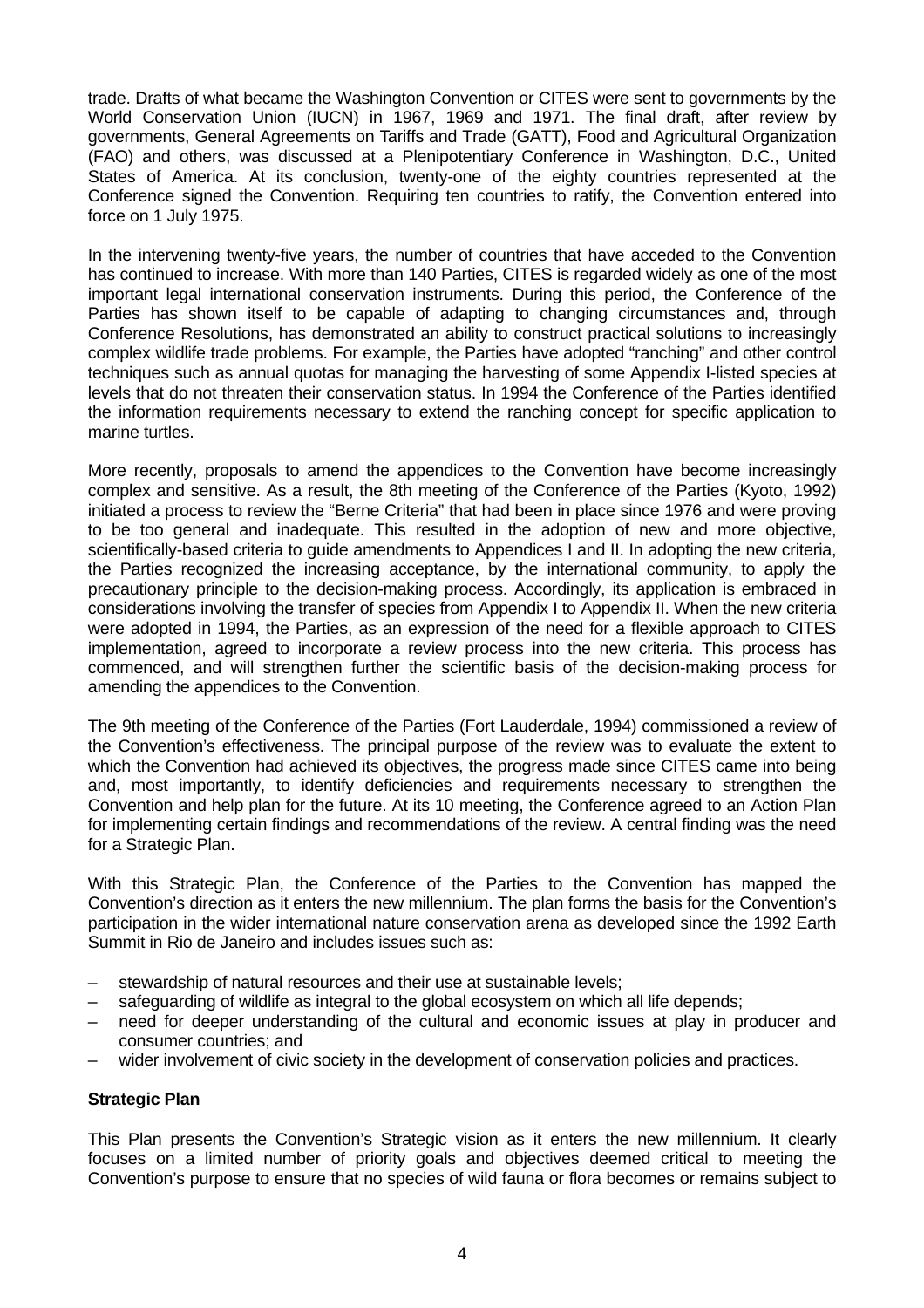unsustainable exploitation because of international trade. If actively pursued, this Plan will bring the Convention's purpose closer to reality by the year 2005.

# **Goal 1:** ENHANCE THE CAPACITY OF EACH PARTY TO IMPLEMENT THE CONVENTION

The effectiveness of the Convention depends on a co-ordinated process of implementation that guarantees, in the long term, the achievement by all Parties of the Convention's purpose and objectives outlined in this Strategic Plan. The need for a co-ordinated process has grown as the Convention faces up to trade issues involving species that often fall beyond the direct reach of the management and scientific authorities. Also, it is recognized that for trade to be based on sustainable use, social and economic incentives are needed to bring local communities and local authorities into partnership with government under an appropriate legislative, policy and financial framework.

Therefore enhanced capacity at the national level means improving the following:

- agency capacity and co-operation;
- policy formulation;
- community, local authority and Government partnerships;
- direct benefit and revenue derivation;
- information on which decisions are based; and
- national legislation and law enforcement capability.

These improvements, in turn, should enable better management of wild animals and plants, and thus reduce the need to include species in CITES appendix listings. It is also important to consider the potential of regional co-ordination and collaboration for national capacity building efforts.

#### *Objective 1.1*

*To assist in the development of appropriate national legislation and policies that encourage the adoption and implementation of social and economic incentives allied to legal instruments that promote and regulate sustainable management of and trade in wild animals and plants.*

#### *Objective 1.2*

*To strengthen the administrative, management and scientific capacity of Parties by improving the coordination of management and scientific authorities with other national agencies responsible for wild animals and plants.*

#### *Objective 1.3*

*To encourage Parties to strengthen their enforcement capacity and improve co-ordination among management authorities, other agencies (e.g. police, customs and quarantine), and the judiciary.*

#### *Objective 1.4*

*To facilitate development of appropriate technologies and information management systems to enhance the collection and exchange of information, including data bases in regard to species and trade, as well as information in regard to CITES decisions and procedures, etc.*

## *Objective 1.5*

*To use the organizations specializing in supporting the Convention to assist the Secretariat and Parties in building national capacities and to facilitate improved access to and management of data bases.*

#### *Objective 1.6*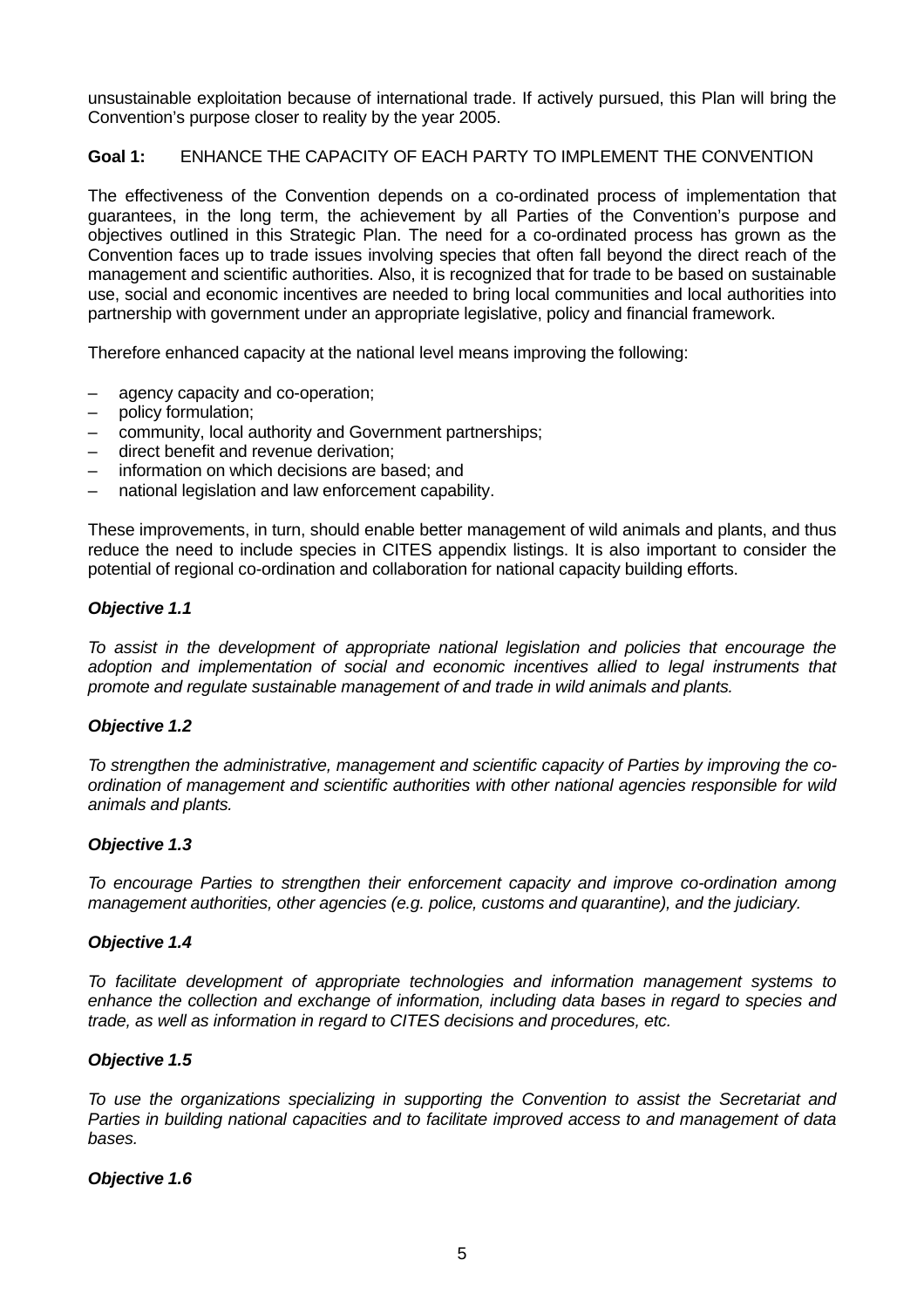*To ensure that all parties have at least one designated Scientific Authority.*

# *Objective 1.7*

*To increase the effectiveness of the Scientific Authorities of the Parties.*

# *Objective 1.8*

*To encourage Parties to develop and implement effective conservation plans for the recovery of species, leading to their ultimate deletion from the appendices.*

# *Objective 1.9*

*To encourage the proper funding for CITES implementation and enforcement by Parties, including the adoption of national mechanisms that have resource users make a greater contribution to such funding.*

# *Objective 1.10*

*To fully use the potential of regional co-ordination and collaboration in capacity building efforts.*

# **Goal 2:** STRENGTHEN THE SCIENTIFIC BASIS OF THE DECISION-MAKING PROCESSES

The work associated with effective implementation of the Convention entails not only the efficient conduct of business at meetings of the Conference of the Parties and its Committees, but also, and perhaps more importantly, the day-to-day implementation activities of Parties. While other factors may come into play in these arenas, they do not override the need for sound, science-based decisions in all areas of the Convention's application and at all levels of its implementation.

Increasingly, the Conference of the Parties is required to address and resolve difficult , complex trade and management issues involving species that are economically important resources. Within the context of the need for non-detriment findings, the Convention is grounded in sound biological principles. This view was reaffirmed by the 9th meeting of the Conference of the Parties (Fort Lauderdale, 1994) with the adoption of new criteria for amending Appendices I and II. In this regard, practical follow-up action to enhance the conservation and recovery of taxa included in Appendix I remains an important element of the Convention to be implemented effectively. Continued strengthening of the treaty's scientific basis is critical to the continued success of the Convention and its relevance as a major international instrument to ensure that wild animals and plants subject to international trade are used at levels that are sustainable by the wild populations.

# *Objective 2.1*

*To ensure that the Convention's appendices correctly reflect the conservation needs of species.*

# *Objective 2.2*

*To ensure that decisions to amend the Convention's appendices are founded on sound and relevant scientific information that addresses agreed biological and trade criteria for such amendments.*

# *Objective 2.3*

*To improve the scientific basis by which Scientific Authorities make non-detriment findings.*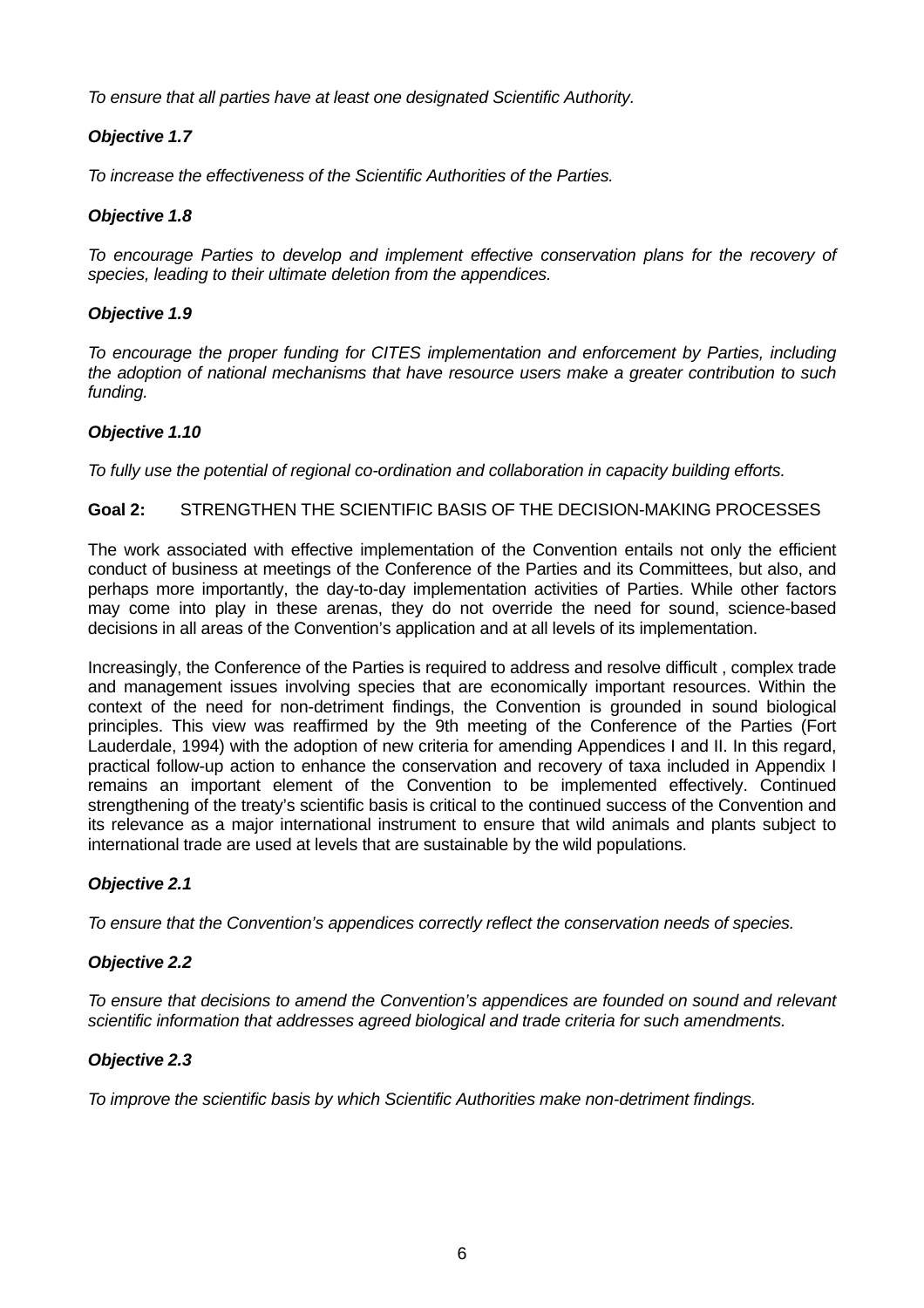# *Objective 2.4*

*To encourage, guide and assist Parties to implement effective procedures for the recovery, conservation and management of species in the Convention's appendices.*

## *Objective 2.5*

*To encourage further research, including research into innovative technologies relevant to CITES implementation and enforcement.*

#### *Objective 2.6*

*To encourage that the above objectives, and those under 2.4 and 2.5 in particular, are pursued where appropriate at the regional level.*

## **Goal 3**: ELIMINATE ILLEGAL INTERNATIONAL TRADE IN WILD ANIMALS AND PLANTS

The illegal trade in wild animals and plants is a major factor in the depletion of the world's natural resources in exchange for commercial gain. It undermines the conservation efforts of developing countries, affects the income of rural populations and has driven several species to the brink of extinction. Experience has shown that CITES enforcement would greatly benefit from a higher degree of co-ordination among the authorities and enforcement agencies within Parties*. [insert see* **below].** Enforcement of the Convention is primarily a matter of national competence, but bilateral, regional and global co-operation is elementary in the combat against illegal international trade. As for a number of other CITES goals, the need for regional co-operation to combat wildlife crime is particularly obvious. The involvement of the WCO and ICPO-Interpol in enforcement questions is further clearly essential.

#### *Objective 3.1*

*To promote a high degree of co-operation, co-ordination and collaboration among national and international law enforcement agencies.*

## *Objective 3.2*

*To stimulate bilateral, regional and global efforts to combat illegal international trade in wild animals and plants.*

## *Objective 3.3*

*To encourage the development of effective regional co-operative efforts, particularly among countries with common borders.*

## *Objective 3.4*

*To encourage mutual technical assistance in enforcement matters.*

#### **Goal 4:** TO PROMOTE GREATER UNDERSTANDING OF THE CONVENTION

To ensure better implementation of CITES, public support and participation must be enhanced through continuous educational processes that recognize not only the existence of the Convention but also its beneficial contribution to conservation through sustainable trade management.

Efforts are necessary, both at a national and international level, to provide accurate information about the aims and function of the Convention. Educational materials, written in simple language appropriate to local usage, would highlight the Convention's positive achievements to the conservation of animals and plants.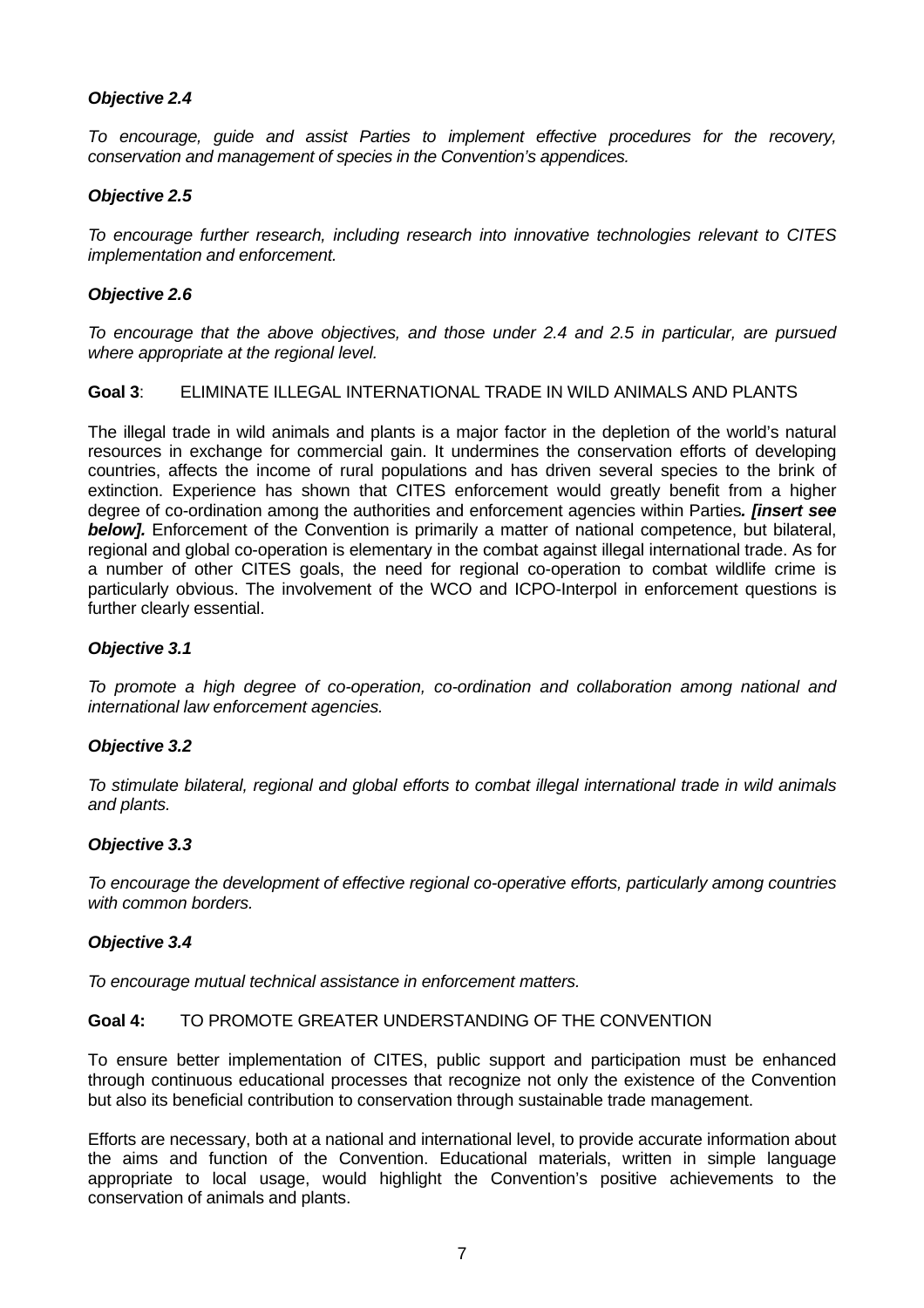Involvement of local communities, NGO's, relevant trade associations, the scientific community and civic society is essential to reduce the still widespread misunderstanding of the Convention, and the misinformation that, when circulated, can undermine effective implementation of the Convention.

# *Objective 4.1*

*To strengthen partnership with national and international NGO's .*

# *Objective 4.2*

*To strengthen alliance with relevant local communities, consumer groups, traders and trade associations.*

# *Objective 4.3*

*To promote greater awareness by and co-operation with the scientific community.*

## *Objective 4.4*

*To stimulate production and dissemination of informative materials to a broad public at a local, national, and regional level by using culturally relevant examples.*

#### **Goal 5:** INCREASE CO-OPERATION AND CONCLUDE STRATEGIC ALLIANCES WITH INTERNATIONAL STAKEHOLDERS

The Convention states that the United Nations Environment Programme (UNEP) shall provide a Secretariat. Therefore, the maintenance of an optimal working relationship with UNEP is critical for the proper administration of the Convention. Additionally, the Governing Council of UNEP at its  $20<sup>th</sup>$ session (Nairobi, 1999) has noted the importance of promoting interlinkages among multilateral environmental conventions and international processes in an effort to better focus international policy-making. It calls upon Parties to give due consideration to ways and means to strengthen coherent interlinkages among relevant conventions. Numerous linkages also exist between the aims of CITES and those of other multilateral environmental agreements. Specifically the missions of CBD and CITES are closely related, thus necessitating a high degree of co-operation and synergy. Cooperation and co-ordination with species management conventions and agreements such as ICCAT and IWC are equally important.

CITES implementation and enforcement depends to a large degree on efficient border, trade and sales controls. The involvement of WCO and Interpol in this respect is crucial. A number of international organisations such as IUCN and WCMC have a wealth of scientific and technical information at their disposal and continue to increase this knowledge through research programmes, as well as the update and maintenance of extensive databases. Again close co-operation with those organisations is essential for an efficient distribution of responsibilities. Finally as CITES mainly achieves its conservation objectives through trade measures, it is important to ensure the recognition, acceptance and compatibility of such measures with WTO and GATT.

## *Objective 5.1*

*To ensure an optimal working relationship with UNEP, as well as close co-ordination and synergy with the CBD and other relevant multilateral environmental agreements.*

## *Objective 5.2*

*To ensure close co-operation and co-ordination with other related Conventions, Agreements and associations (e.g. IWC, ITTO, IATA.)*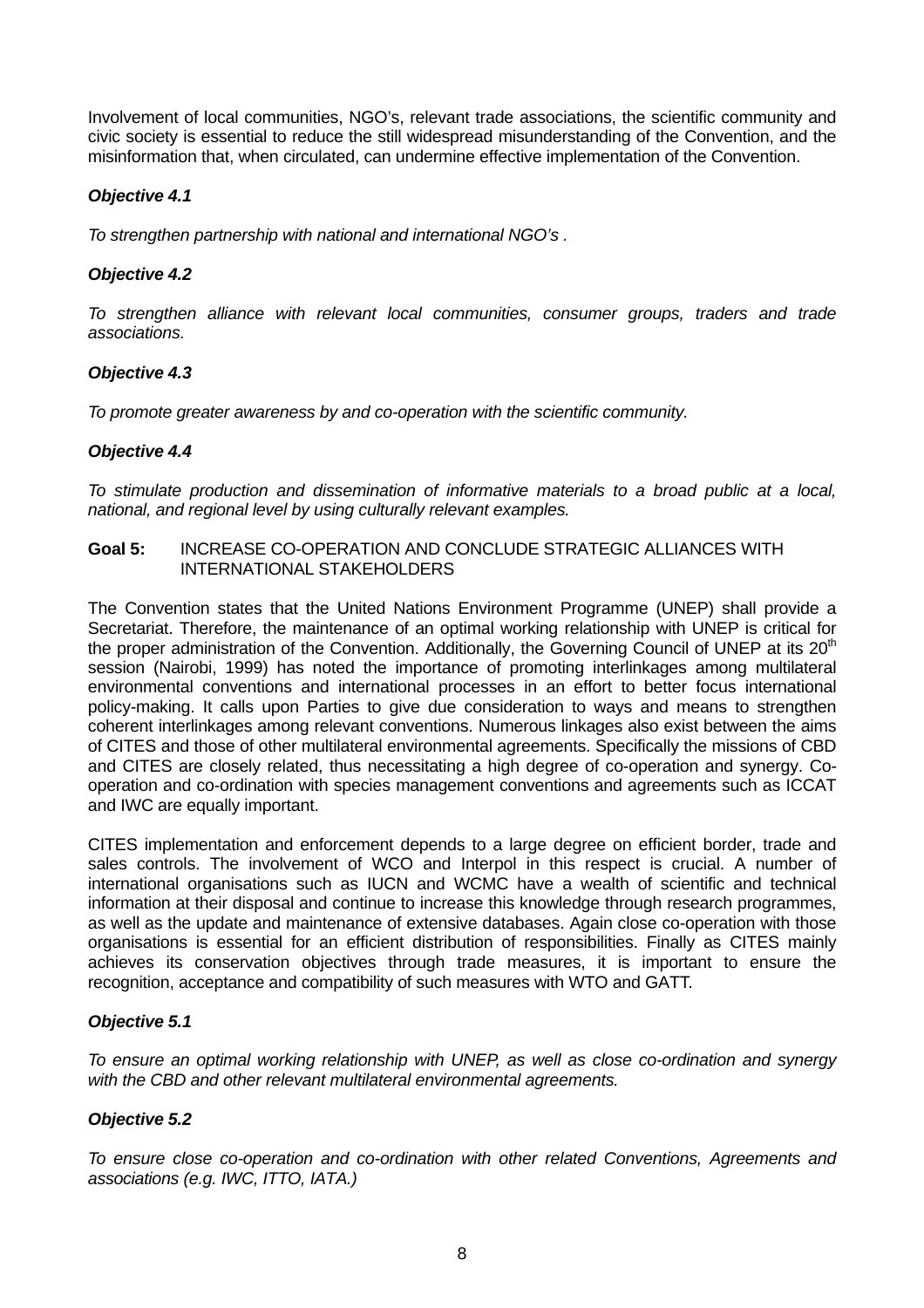# *Objective 5.3*

*To ensure the co-ordination of scientific and technical programmes, and the efficient distribution of responsibilities with relevant technical partners (e.g. IUCN, WCMC, and TRAFFIC.)*

## *Objective 5.4*

*To ensure the continued recognition, acceptance and compatibility of CITES measures with provisions of GATT and WTO.*

**Goal 6:** PROGRESS TOWARD FULL GLOBAL MEMBERSHIP

In order for the Convention to achieve its mission, as many countries as possible that are engaged in trade of wild animals and plants should become Parties. Although membership has grown steadily to more than 140 Parties, there are still countries that have not yet become CITIES Party members.

The 1983 Gaborone amendment to Article XXI of the Convention envisions accession to the Convention of regional economic integration organizations to which Parties have transferred competence in areas of CITES implementation. To bring such organizations within the Convention, ratification of the amendment should progress and eligible organizations encouraged to join.

## *Objective 6.1*

*To secure at least 20 more Parties to the Convention by 2005 with a special focus on range countries of species subject to significant trade and important consumer countries of wild plants and animals, as well as countries located in regions with relatively low representation.*

#### *Objective 6.2*

*To encourage ratification of the 1983 Amendment to Article XXI of the Convention and the subsequent accession by eligible regional economic integration organizations.*

**Goal 7:** PROVIDE THE CONVENTION WITH AN IMPROVED AND SECURE FINANCIAL AND ADMINISTRATIVE BASIS

Successful implementation and enforcement of the Convention requires an appropriate level of funding, as well as a strong and professional Convention Secretariat. In addition to adequate support at the national level, there is continuing financial need to meet the requirements of operational effectiveness of the Convention, as well as the platform for international co-ordination and cooperation it is required to provide. Present funding barely covers the Convention's primary expenditures. Programme expenditure on capacity building, scientific research and other projects in support of the aims of the Convention largely depend on voluntary contributions by donors. This financial support is welcome, but if CITES is to continue to play a major role in species conservation, a more stable flow of financial resources is required.

## *Objective 7.1*

*To resolve the problems caused by late and inadequate contributions to the CITES Trust Fund.*

## *Objective 7.2*

*To ensure that the decisions of the Conference of the Parties take full account of financial implications for the CITES Trust Fund.*

## *Objective 7.3*

*To seek funding of the Convention's priorities from GEF.*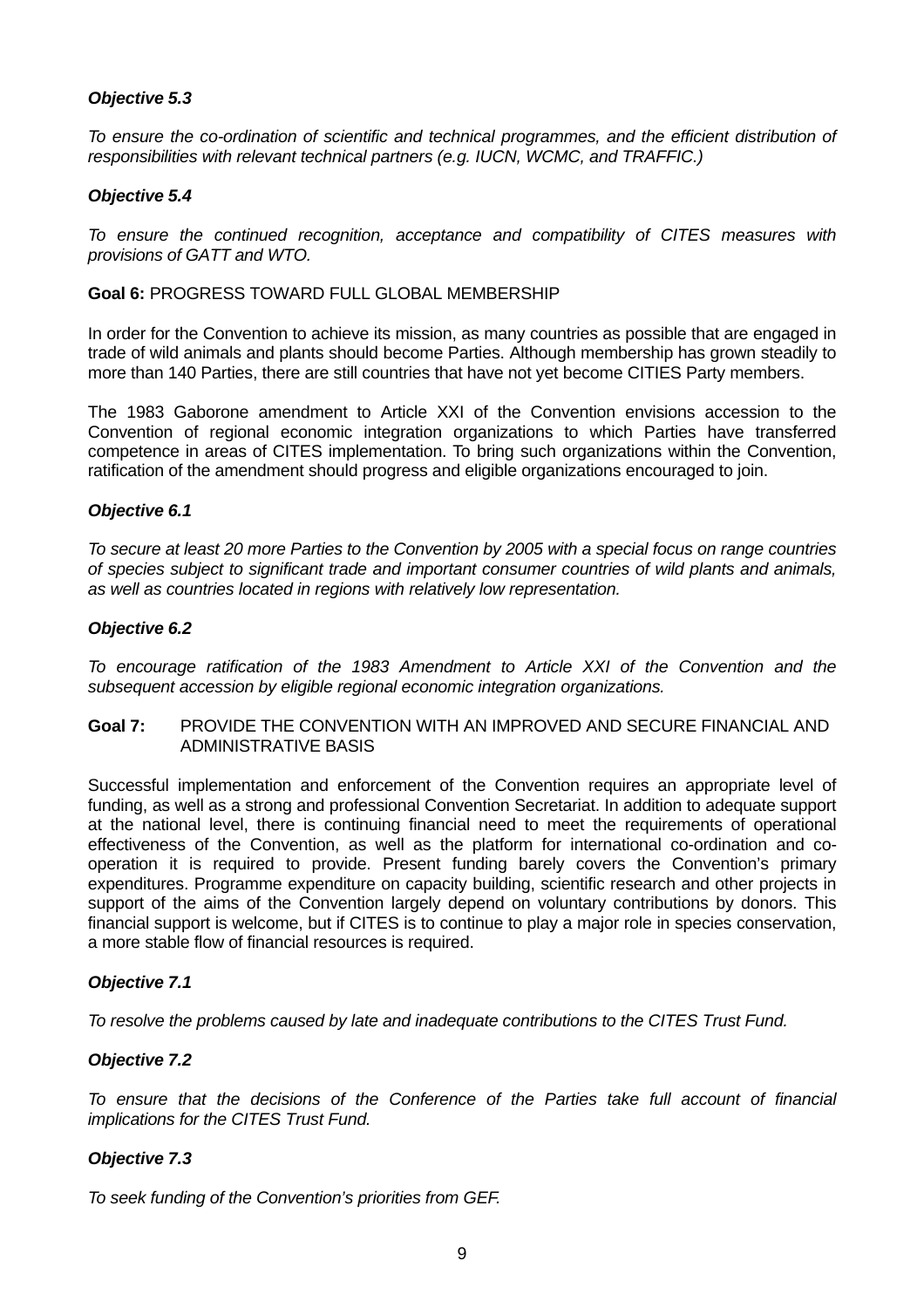## *Objective 7.4*

*To encourage additional voluntary contributions and to seek new ways of securing financial assistance from the donor community.*

## *Objective 7.5*

*To encourage the exploration of new funding mechanisms that include financing programs with income generated from resource users.*

# *Objective 7.6*

*To increase the level of realistic planning and forecasting, and to improve financial and implementation reporting.*

## *Objective 7.7*

*To review and simplify, where possible, existing measures, procedures, mechanisms, and recommendations for the implementation of the Convention.*

## *Objective 7.8*

*To ensure that the three working languages are treated equally in meetings of the Conference of the Parties and permanent committees.*

## **Delivering the Strategic Plan Through the Action Plan**

This Strategic Plan presents a cogent overview of the specific aims of the Convention through 2005. It outlines 7 specific goals to meet the Convention's mission, and identifies 38 specific objectives to be achieved to meet those goals. Once adopted, this broad framework is designed to provide a unified focus to the Parties in their implementation of the Convention, and as guidance to the Conference of the Parties and the Secretariat.

To effectively implement the Strategic Plan, a detailed Action Plan must be developed, outlining action items needed to achieve each objective and identifying responsible entities for their implementation. As part of the Strategic Planning process, the Secretariat has been tasked with development of a draft Action Plan to be considered as a companion document to this Strategic Plan. That document will present a matrix of action items by responsible entity and year to indicate what must be done to achieve each objective. The Action Plan will also serve as a basis for evaluating progress toward, and reporting results in achieving Strategic Plan goals.

Ultimate achievement of the goals of the Convention will depend upon the successful delivery of the Strategic Plan through Action Plans. It should be recognized that for the Strategic Planning process to successfully contribute to the achievement of the Convention, that process must be able to respond to the ever changing world. The Strategic Plan is not a static document. Therefore, the Convention must continue to evaluate progress and modify the Strategic Plan over time to adjust to change.